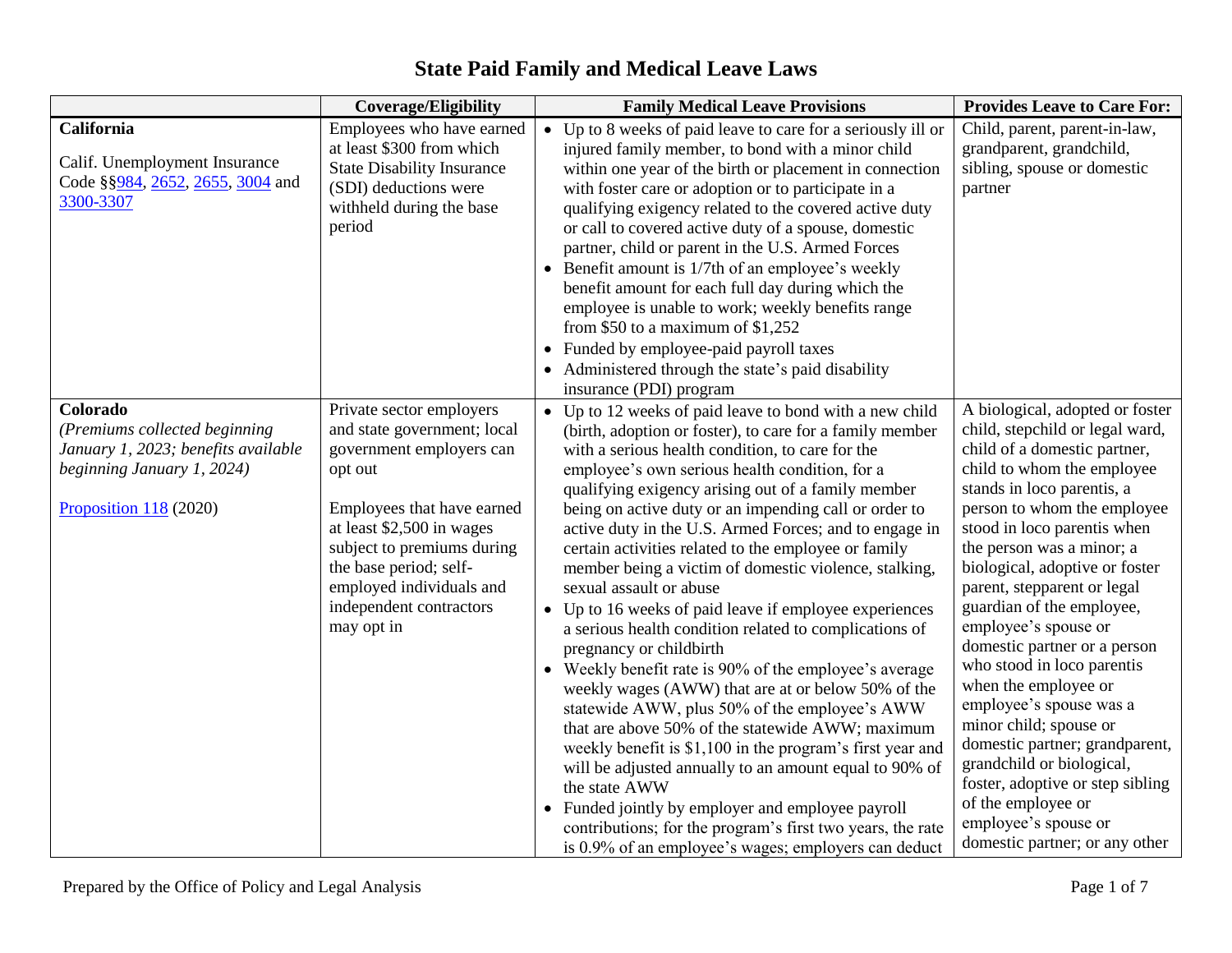#### **Coverage/Eligibility Family Medical Leave Provisions** Provides Leave to Care For: 50% of the premium from the employee's wages; for each following year rate is adjusted based on the insurance fund's expenditures, not to exceed 1.2% • Employers with fewer than 10 employees are not required to pay the employer portion of premiums individual with whom the employee has a significant personal bond that is or is like a family relationship **Connecticut** *(Premiums collected beginning January 1, 2022; benefits available beginning January 1, 2023)* [Public Act No. 19-25](https://www.cga.ct.gov/2019/ACT/pa/pdf/2019PA-00025-R00SB-00001-PA.pdf) (SB 1, 2019) All private sector employers; self-employed individuals and state or local collective bargaining units may opt in Employees that have earned at least \$2,325 from one or more employers during the highest-earning quarter of the base period and have been employed for the previous 12 weeks • Up to 12 weeks of paid leave upon the birth of a child or placement of a child with the employee for adoption or foster care; to care for a family member with a serious health condition; for the employee's own serious health condition; to serve as an organ or bone marrow donor; because of any qualifying exigency arising out of a family member being on active duty or an impending call or order to active duty in the U.S. Armed Forces • Up to two additional weeks of paid leave may be taken for a serious health condition resulting in incapacitation that occurs during a pregnancy • Weekly benefit rate is 95% of employees' AWW for employees paid wages less than or equal to the state minimum wage multiplied by 40; 95% of the state minimum wage multiplied by 40 plus 60% of the amount by which the employees' AWW exceeds the state minimum wage multiplied by 40 for employees paid more than the state minimum wage multiplied by 40 (maximum of 60 times the state minimum wage) • Funded by employee contributions; contribution rate set by Paid Family and Medical Leave Insurance Authority, not to exceed 0.5% Child, spouse, sibling, grandparent, grandchild, parent or parent-in-law; or an individual related to the employee by blood or affinity whose close association the employee shows to be the equivalent of those family relationships **District of Columbia** [D.C. Act 21-682](https://lims.dccouncil.us/downloads/LIMS/34613/Signed_Act/B21-0415-SignedAct.pdf) All employers, excluding D.C. and federal employers Employees of a covered employer who spend more than 50% of their work time for that employer working in D.C. or whose employment for a covered • Up to 8 weeks of paid leave for the birth, adoption, fostering or assuming legal guardianship of a child • Up to 6 weeks of paid leave to care for a family member with a serious health condition • Up to 2 weeks of paid leave for an employee's own serious health condition • Weekly benefit rate is 90% of AWW for employees who earn an AWW that is equal to or less than 150% of the District's minimum wage multiplied by 40 A biological, adopted or foster child, stepchild, legal ward, child of a domestic partner or a person to whom the employee stands in loco parentis; a biological, foster or adoptive parent, a parent-inlaw, a stepparent, a legal guardian or other person who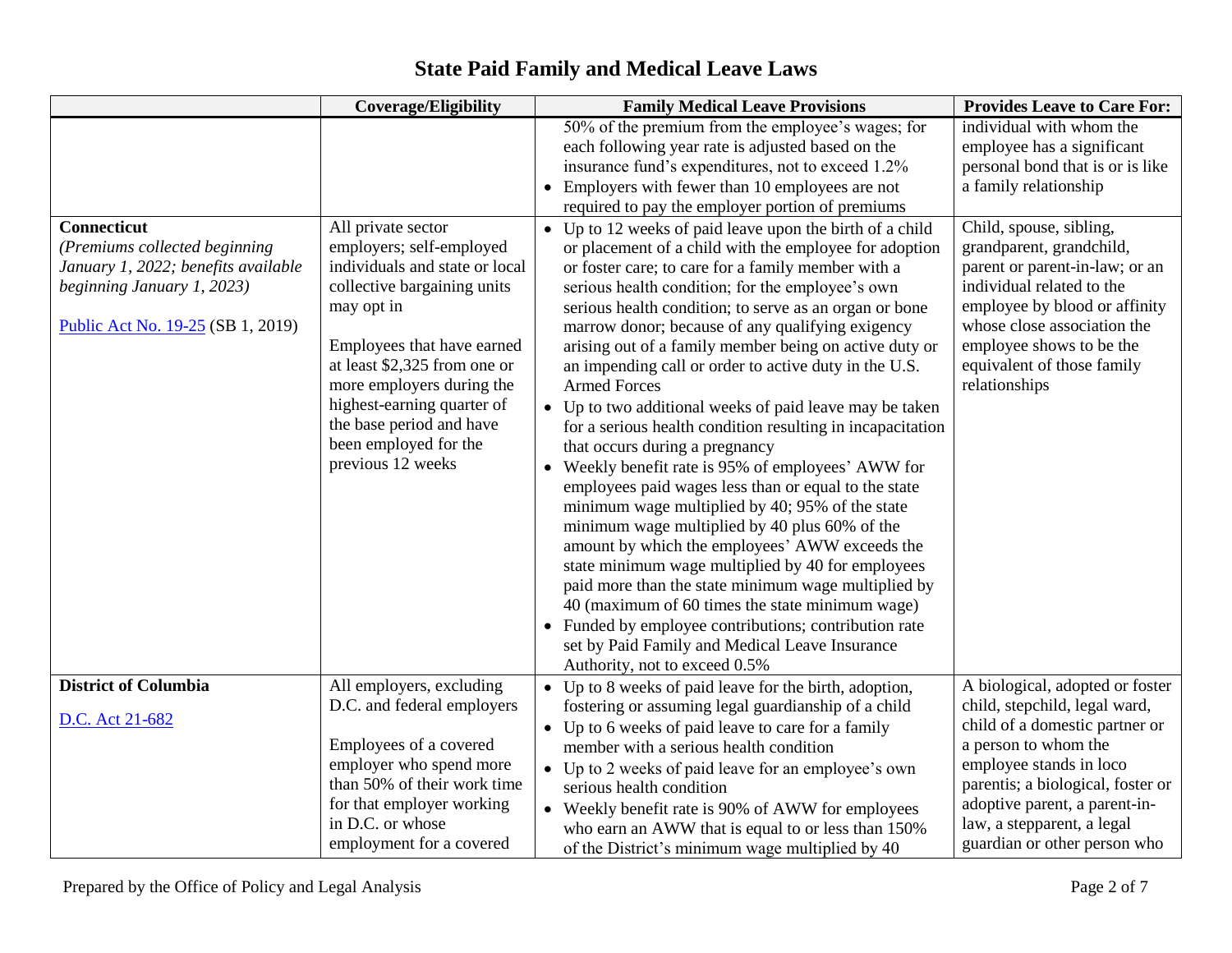|                                                                                                                                                                             | <b>Coverage/Eligibility</b>                                                                                                                                                                                                                                                              | <b>Family Medical Leave Provisions</b>                                                                                                                                                                                                                                                                                                                                                                                                                                                                                                                                                                                                                                                                                                                                                                                                                                                                                                                                                                                                                                                                                                                                                                                         | <b>Provides Leave to Care For:</b>                                                                                                                                                                                                                                                                                                                                                                                                                      |
|-----------------------------------------------------------------------------------------------------------------------------------------------------------------------------|------------------------------------------------------------------------------------------------------------------------------------------------------------------------------------------------------------------------------------------------------------------------------------------|--------------------------------------------------------------------------------------------------------------------------------------------------------------------------------------------------------------------------------------------------------------------------------------------------------------------------------------------------------------------------------------------------------------------------------------------------------------------------------------------------------------------------------------------------------------------------------------------------------------------------------------------------------------------------------------------------------------------------------------------------------------------------------------------------------------------------------------------------------------------------------------------------------------------------------------------------------------------------------------------------------------------------------------------------------------------------------------------------------------------------------------------------------------------------------------------------------------------------------|---------------------------------------------------------------------------------------------------------------------------------------------------------------------------------------------------------------------------------------------------------------------------------------------------------------------------------------------------------------------------------------------------------------------------------------------------------|
|                                                                                                                                                                             | employer is based in D.C.<br>and who regularly spend a<br>substantial amount of that<br>work time in D.C. and not<br>more than 50% of work time<br>in another jurisdiction; must<br>have been a covered<br>employee for some or all of<br>52 calendar weeks<br>Self-employed individuals | • Weekly benefit rate is 90% of 150% of the District's<br>minimum wage multiplied by 40, plus 50% of the<br>amount by which the employee's AWW exceeds 150%<br>of the District's minimum wage multiplied by 40, for<br>employees who earn an AWW that is greater than<br>150% of the District's minimum wage multiplied by 40<br>• Maximum weekly benefit is \$1,000; beginning October<br>1, 2021, annual increase based on CPI<br>• Funded by $0.62\%$ employer payroll tax                                                                                                                                                                                                                                                                                                                                                                                                                                                                                                                                                                                                                                                                                                                                                  | stood in local parentis when<br>the employee was a child; a<br>spouse, a domestic partner, a<br>grandparent or a sibling                                                                                                                                                                                                                                                                                                                                |
| <b>Massachusetts</b><br><b>Acts 2018, Chapter 121</b><br>Unemployment Benefits,<br>https://www.mass.gov/service-<br>details/check-eligibility-for-<br>unemployment-benefits | may opt into program<br>All employers, including<br>state and political<br>subdivisions<br>Employees and self-<br>employed individuals who<br>have earned at least \$5,400<br>during the last four calendar<br>quarters or 30 times the<br>weekly unemployment<br>benefit amount         | • Up to 12 weeks of paid family leave to bond with a<br>child during the first 12 months after the child's birth<br>or the first 12 months after the placement of the child<br>for adoption or foster care<br>• Up to 12 weeks of paid family leave due to any<br>qualifying exigency arising out of the fact that a family<br>member is on active duty or has been notified of an<br>impending call or order to active duty in the Armed<br>Forces<br>• Up to 26 weeks of paid family leave to care for a<br>family member who is a covered service member<br>• Up to 12 weeks of paid family leave to care for a<br>family member with a serious health condition<br>• Up to 20 weeks of paid medical leave for an<br>employee's own serious health condition<br>• Maximum of 26 weeks, in the aggregate, of family and<br>medical leave in the same benefit year<br>• No benefits are paid during the first seven calendar<br>days of leave, but employees may use accrued sick or<br>vacation pay or other paid leave<br>Weekly benefit amount is 80% of the portion of an<br>employee's AWW that is equal to or less than 50% of<br>the state AWW and 50% of the employee's AWW that<br>is more than 50% of the state AWW | A biological, adopted or foster<br>child, a stepchild or legal<br>ward, a child to whom the<br>employee stands in loco<br>parentis or a person to whom<br>the employee stood in loco<br>parentis when the person was<br>a minor child; a spouse,<br>domestic partner, parent or<br>parent of a spouse or domestic<br>partner, a person who stood in<br>loco parentis when the<br>employee was a minor child; a<br>grandchild, grandparent or<br>sibling |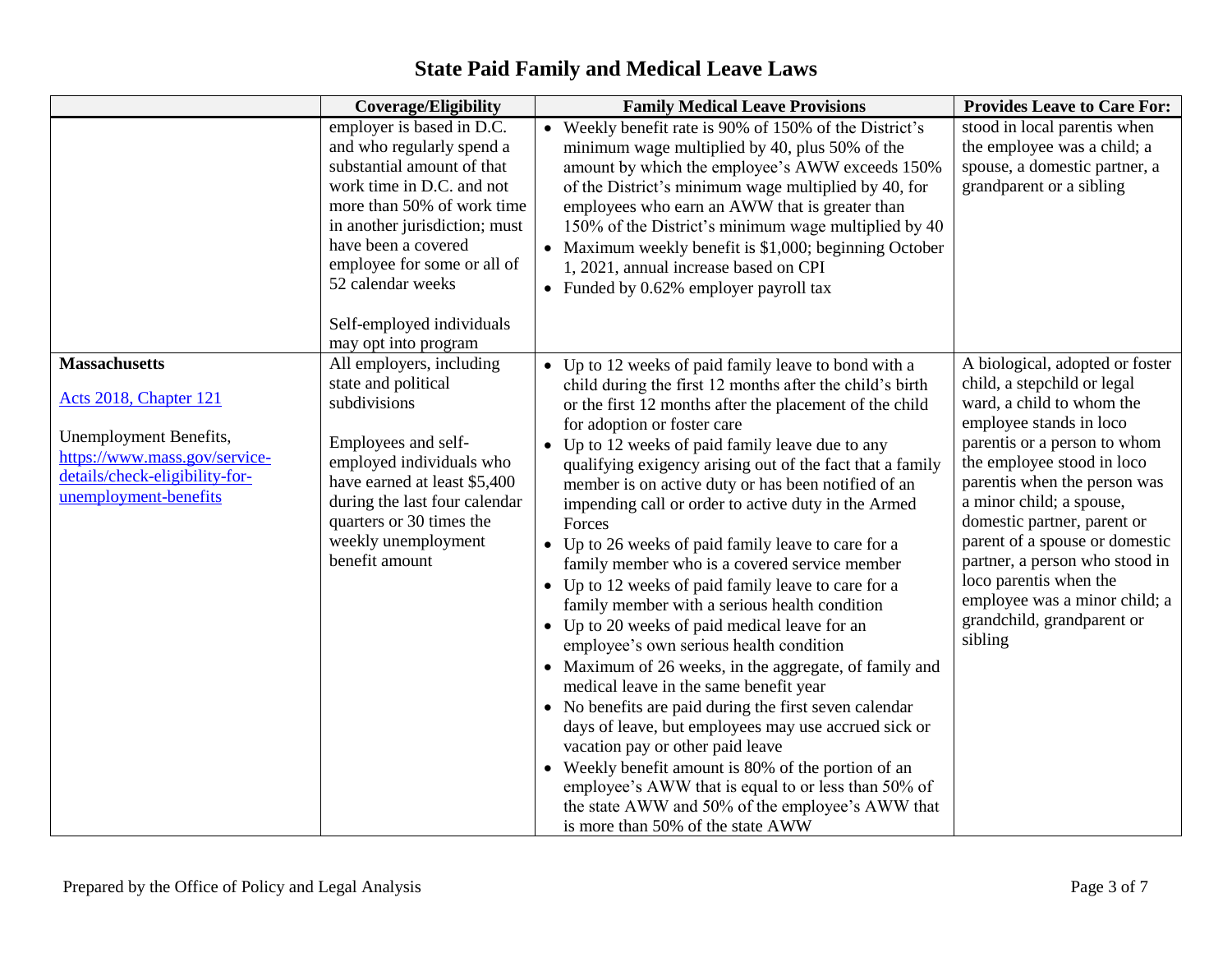|                                                                                                                                                                                                                                                | <b>Coverage/Eligibility</b>                                                                                                                                                                                                                                                                                   | <b>Family Medical Leave Provisions</b>                                                                                                                                                                                                                                                                                                                                                                                                                                                                                                                                                                                                                                                                                                                                                                                                                                                                                                                                                                                                                                                                                                                                                                                                                                                                                                                                                                                                          | <b>Provides Leave to Care For:</b>                                                                                                                                                                                                                                                                                                                                                                                      |
|------------------------------------------------------------------------------------------------------------------------------------------------------------------------------------------------------------------------------------------------|---------------------------------------------------------------------------------------------------------------------------------------------------------------------------------------------------------------------------------------------------------------------------------------------------------------|-------------------------------------------------------------------------------------------------------------------------------------------------------------------------------------------------------------------------------------------------------------------------------------------------------------------------------------------------------------------------------------------------------------------------------------------------------------------------------------------------------------------------------------------------------------------------------------------------------------------------------------------------------------------------------------------------------------------------------------------------------------------------------------------------------------------------------------------------------------------------------------------------------------------------------------------------------------------------------------------------------------------------------------------------------------------------------------------------------------------------------------------------------------------------------------------------------------------------------------------------------------------------------------------------------------------------------------------------------------------------------------------------------------------------------------------------|-------------------------------------------------------------------------------------------------------------------------------------------------------------------------------------------------------------------------------------------------------------------------------------------------------------------------------------------------------------------------------------------------------------------------|
|                                                                                                                                                                                                                                                |                                                                                                                                                                                                                                                                                                               | • Maximum benefit amount of \$850 per week; adjusted<br>annually to an amount equal to 64% of the state AWW<br>• Funded by 0.63% employer-paid and employee-paid<br>payroll tax; employers with less than 25 employees are<br>not required to pay the employer portion of premiums<br>• Employers may deduct from employees' wages the full<br>amount of the premium for family leave and 40% of<br>the premium for medical leave                                                                                                                                                                                                                                                                                                                                                                                                                                                                                                                                                                                                                                                                                                                                                                                                                                                                                                                                                                                                               |                                                                                                                                                                                                                                                                                                                                                                                                                         |
| <b>New Jersey</b><br>NJ Statutes §§43:21-27, 43:21-30,<br>43;21-38, 43:21-39, 43:21-39.1 and<br>$43:21-40$<br>NJ Department of Labor and<br>Workforce Development,<br>https://www.myleavebenefits.nj.gov/<br>labor/myleavebenefits/worker/tdi/ | All private employers;<br>governmental entities or<br>their instrumentalities may<br>elect to participate in the<br>program<br>Employees who have<br>worked 20 calendar weeks<br>earning at least \$200 weekly<br>or who have earned a<br>combined total of \$11,000<br>during the 52 weeks prior to<br>leave | • Up to 12 weeks of paid family temporary disability<br>leave to care for a family member with a serious health<br>condition, to be with a child during the first 12 months<br>after the child's birth or the first 12 months after the<br>placement of the child for adoption or as a foster child;<br>to engage in activities on behalf of the employee or<br>employee's family member resulting from the<br>employee or family member being a victim of domestic<br>violence or a sexually violent offense; or in the event<br>of a state of emergency declared by the Governor, or<br>when indicated to be needed by the Commissioner of<br>Health or other public health authority, an epidemic of<br>a communicable disease, a known or suspected<br>exposure to the communicable disease, or efforts to<br>prevent spread of the communicable disease, to provide<br>in-home care or treatment of a family member<br>• Benefit amount is 85% of employee's AWW, up to<br>\$903 per week<br>• Any paid family leave that runs concurrently with<br>FMLA or NJFLA and other types of available leave<br>must be used before taking paid family leave<br>• Leave may be paid, unpaid or a combination of both<br>• Funded by employee-paid payroll taxes $(0.28\% \text{ of the}$<br>first \$138,200 in covered wages in 2021; 0.14% of the<br>first $$151,900$ in covered wages in 2022)<br>• Administered through the state's PDI program | Biological, adopted or foster<br>child, stepchild or legal ward;<br>child of a domestic partner;<br>child of a civil union partner;<br>sibling, grandparent,<br>grandchild, spouse, domestic<br>partner, civil union partner,<br>parent, parent-in-law or any<br>other individual that the<br>employee shows to have a<br>close association with the<br>employee which is the<br>equivalent of a family<br>relationship |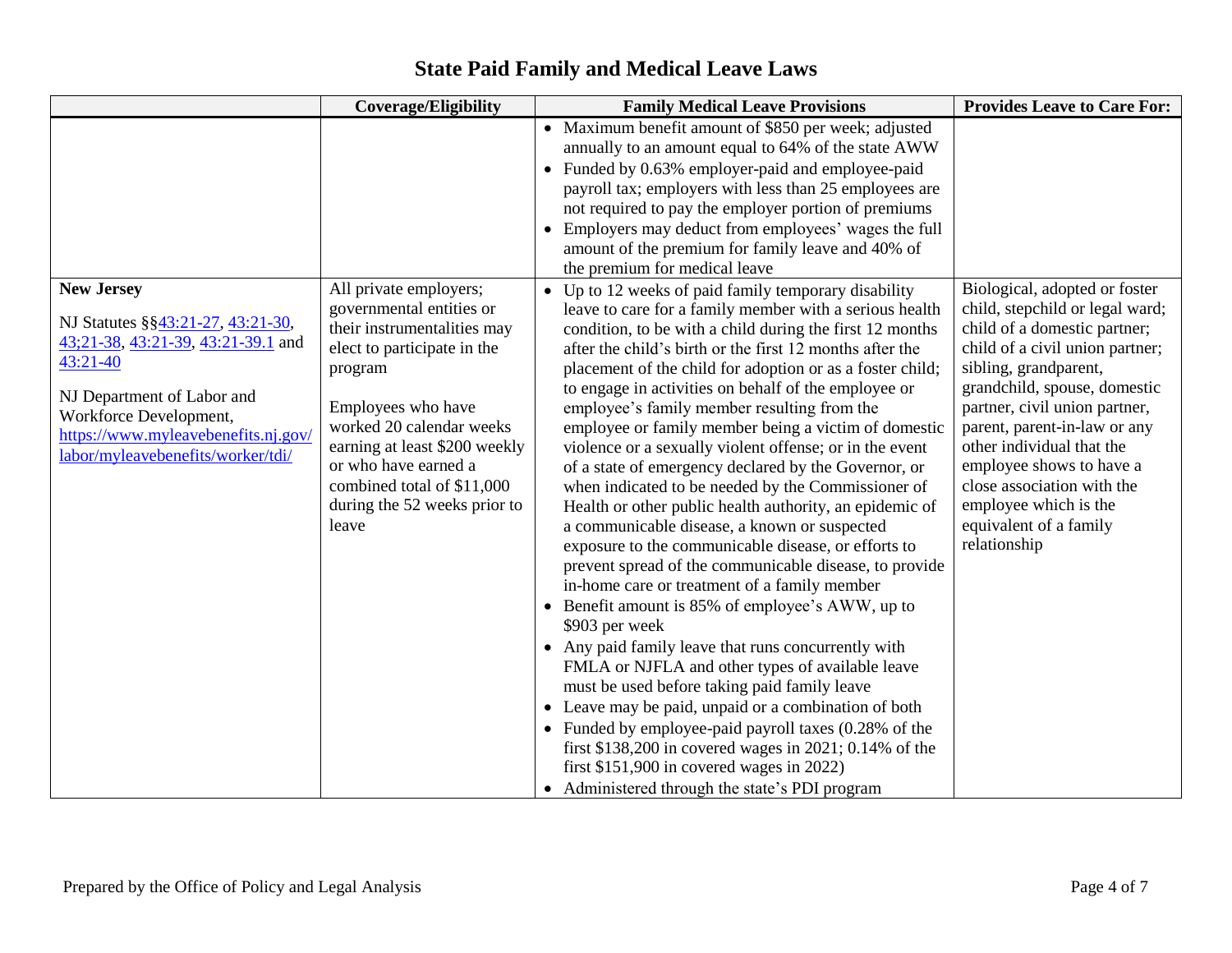|                                     | <b>Coverage/Eligibility</b> | <b>Family Medical Leave Provisions</b>                      | <b>Provides Leave to Care For:</b> |
|-------------------------------------|-----------------------------|-------------------------------------------------------------|------------------------------------|
| <b>New York</b>                     | All private employers;      | • Leave may be used to provide care, including physical     | Biological, adopted or foster      |
|                                     | public employers may opt in | or psychological care, for a family member with a           | child, stepchild, a legal ward,    |
| <b>S6406C, Part SS (page 90)</b>    |                             | serious health condition, to bond with a child during       | a child of a domestic partner      |
|                                     | Employees, full-time or     | the first 12 months after the child's birth or the first 12 | or the person to whom the          |
| <b>NY Paid Family Leave</b>         | part-time, who have worked  | months after placement of the child for adoption or         | employee stands in loco            |
|                                     | 26 or more consecutive      | foster care or because of any qualifying exigency           | parentis; spouse or domestic       |
|                                     | weeks for a covered         | arising out of the fact that the employee's spouse,         | partner; biological, foster or     |
|                                     | employer                    | domestic partner, child or parent is on active duty or      | adoptive parent, parent-in-        |
|                                     |                             | has been notified of an impending call or order to          | law, stepparent, legal guardian    |
|                                     |                             | active duty in the U.S. Armed Forces                        | or other persons who stood in      |
|                                     |                             | • Maximum leave allowed every 52-week period is             | local parentis when the            |
|                                     |                             | increased over a period of four years: 8 weeks (starting    | employee was a child; or           |
|                                     |                             | January 1, 2018); 10 weeks (starting January 1, 2019);      | grandparent or grandchild          |
|                                     |                             | 10 weeks (starting January 1, 2020); 12 weeks (starting     |                                    |
|                                     |                             | January 1, 2021)                                            |                                    |
|                                     |                             | • Maximum benefit amount is 50% of an employee's            |                                    |
|                                     |                             | AWW (maximum 50% of the state's AWW) starting in            |                                    |
|                                     |                             | 2018; increases annually to 55% in 2019, 60% in 2020        |                                    |
|                                     |                             | and 67% in 2021                                             |                                    |
|                                     |                             | • Funded through employee-paid payroll taxes (0.511%)       |                                    |
|                                     |                             | of an employee's gross wages each pay period;               |                                    |
|                                     |                             | maximum annual contribution is \$423.71 in 2022)            |                                    |
|                                     |                             | • Administered through the state's PDI program              |                                    |
| Oregon                              | All employers, including    | • Up to 12 weeks of paid leave to care for and bond with    | Biological, adopted or foster      |
| (Premiums collected beginning       | state and political         | a child during the first year after the child's birth or    | child, stepchild or legal ward;    |
| January 1, 2022; benefits available | subdivisions, except for    | during the first year after the placement of the child      | child of a spouse or domestic      |
| beginning January 1, 2023)          | federal and tribal          | through foster care or adoption; to care for a family       | partner; person who is or was      |
|                                     | governments; self-employed  | member with a serious health condition; for the             | in a relationship of in local      |
| HB 2005 (2019)                      | individuals and independent | employee's own serious health condition; for certain        | parentis with the employee or      |
|                                     | contractors may opt in      | purposes arising out of the employee or employee's          | employee's spouse or               |
|                                     |                             | minor child or dependent experiencing domestic              | domestic partner; child's          |
|                                     | Employees who have earned   | violence, harassment, sexual assault or stalking            | spouse or domestic partner;        |
|                                     | at least \$1,000 during the | • Up to 2 additional weeks of paid leave may be taken if    | employee's spouse or               |
|                                     | base year or alternate base | the employee experiences limitations related to             | domestic partner; biological,      |
|                                     | year and have paid into the | pregnancy, childbirth or a related medical condition,       | adoptive or foster parent,         |
|                                     | Paid Family and Medical     | including, but not limited to, lactation                    | stepparent or legal guardian;      |
|                                     | Leave Insurance Fund        |                                                             | parent of a spouse or domestic     |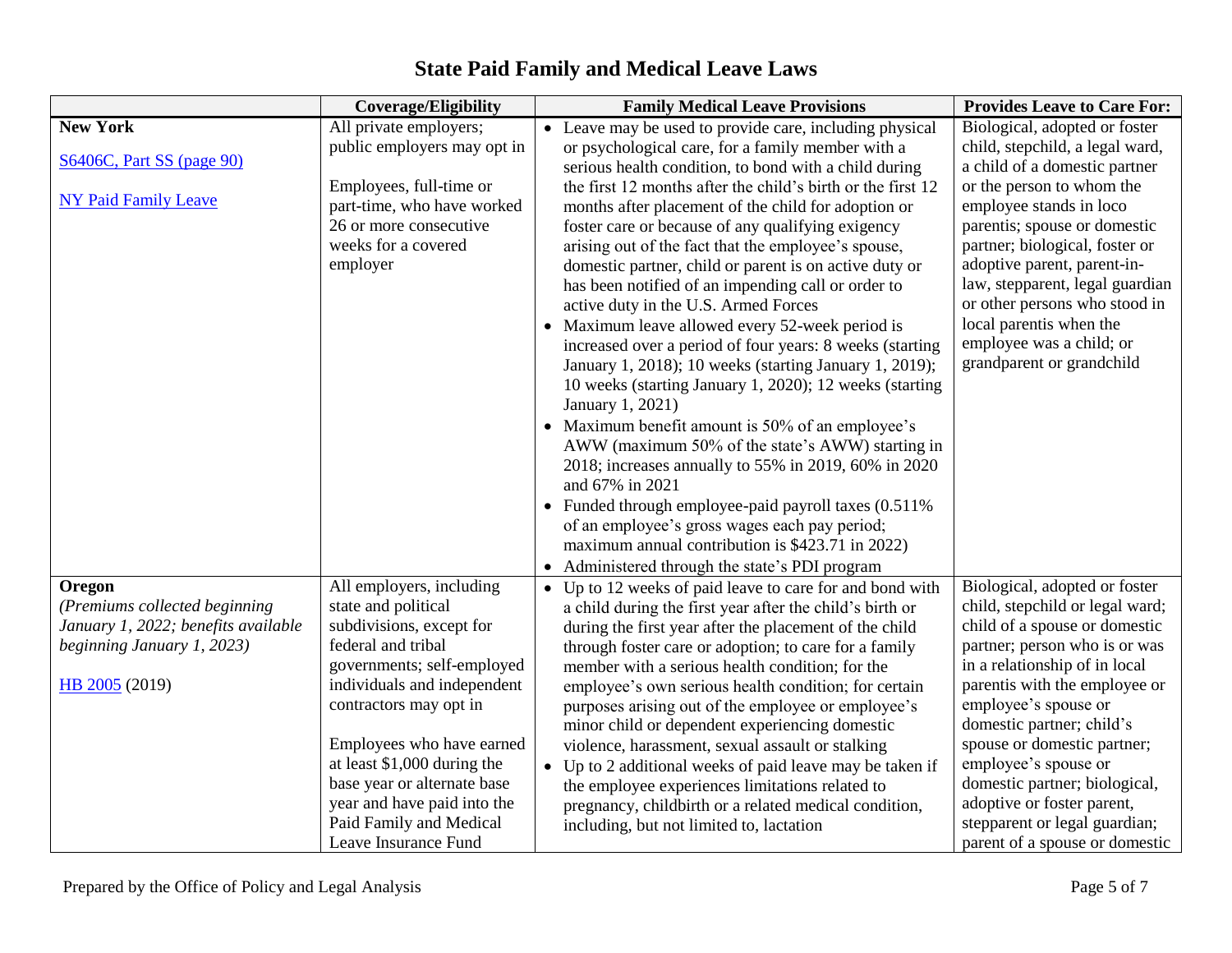|                                                                                                                                                                                                                                                            | <b>Coverage/Eligibility</b>                                                                                                                                                                                                                                                                                  | <b>Family Medical Leave Provisions</b>                                                                                                                                                                                                                                                                                                                                                                                                                                                                                                                                                                                                                                                                                                                                                                                                                                                                                                                                                                                                                                              | <b>Provides Leave to Care For:</b>                                                                                                                                                                                                                                                                                                                                                                                                                                                                                                                                                                                                                                                                                                                                                                                                                       |
|------------------------------------------------------------------------------------------------------------------------------------------------------------------------------------------------------------------------------------------------------------|--------------------------------------------------------------------------------------------------------------------------------------------------------------------------------------------------------------------------------------------------------------------------------------------------------------|-------------------------------------------------------------------------------------------------------------------------------------------------------------------------------------------------------------------------------------------------------------------------------------------------------------------------------------------------------------------------------------------------------------------------------------------------------------------------------------------------------------------------------------------------------------------------------------------------------------------------------------------------------------------------------------------------------------------------------------------------------------------------------------------------------------------------------------------------------------------------------------------------------------------------------------------------------------------------------------------------------------------------------------------------------------------------------------|----------------------------------------------------------------------------------------------------------------------------------------------------------------------------------------------------------------------------------------------------------------------------------------------------------------------------------------------------------------------------------------------------------------------------------------------------------------------------------------------------------------------------------------------------------------------------------------------------------------------------------------------------------------------------------------------------------------------------------------------------------------------------------------------------------------------------------------------------------|
| <b>Rhode Island</b><br>RI Gen. Laws § § 28-41-34, 28-41-35<br>and 28-41-40<br>Department of Labor and Training,<br><b>Temporary Disability</b><br><b>Insurance/Temporary Caregivers</b><br><b>Insurance (TDI/TCI) for Employers;</b><br><b>TDI/TCI FAQ</b> | All private sector<br>employers; public sector<br>employers may opt in<br>Employees who have earned                                                                                                                                                                                                          | • Benefit amount is 100% of employees' AWW for<br>employees with AWW equal to or less than 65% of the<br>state AWW; or the sum of 65% of the state AWW plus<br>50% of the employees' AWW that is greater than 65%<br>of the state AWW for employees with an AWW greater<br>than 65% of the state AWW<br>Minimum benefit amount is 5% of state AWW;<br>$\bullet$<br>maximum benefit amount is 120% of state AWW<br>• Funded jointly by employee and employer payroll<br>contributions; maximum contribution rate of 1% of<br>employee's wages, up to a maximum of \$132,900;<br>employee pays 60% and employer pays 40%<br>• Rate adjusted annually based on fund's expenditures<br>Employers with fewer than 25 employees are not<br>required to pay the employer portion of contributions<br>• 4 weeks of paid leave for bonding with a newborn<br>child or a child newly placed for adoption or foster care<br>with the employee or domestic partner or to care for a<br>child, parent, parent-in-law, grandparent, spouse or<br>domestic partner with a serious health condition | partner; person with whom the<br>employee or employee's<br>spouse or domestic partner<br>was or is in an relationship of<br>local parentis; grandparent or<br>grandparent's spouse or<br>domestic partner; sibling or<br>stepsibling or sibling's or<br>stepsibling's spouse or<br>domestic partner; or any<br>individuals related by blood or<br>affinity whose close<br>association with the employee<br>is the equivalent of a family<br>relationship<br>Biological, adopted or foster<br>child, stepchild, legal ward,<br>child of a domestic partner or<br>child to whom the employee<br>stands in local parentis;<br>grandchild, grandparent,<br>biological, foster or adoptive<br>parent, parent-in-law or<br>person who stands in loco<br>parentis to the employee or<br>employee's spouse or<br>domestic partner; spouse or<br>domestic partner |
|                                                                                                                                                                                                                                                            | at least \$13,800 in the base<br>period<br>Employees who earned at<br>least $$2,300$ in one of the<br>base period quarters, earned<br>base period taxable wages<br>of at least $1\frac{1}{2}$ times the<br>highest quarter of earnings<br>and who earned base period<br>taxable wages of at least<br>\$4,600 | Weekly benefit rate is equal to 4.62% of wages paid in<br>$\bullet$<br>highest quarter of base period (minimum benefit of<br>\$107 and maximum of \$978 per week)<br>• Funded by employee payroll taxes $(1.3\% \text{ of }$<br>employee's first \$74,000 in wages)<br>• Administered through the state's PDI program                                                                                                                                                                                                                                                                                                                                                                                                                                                                                                                                                                                                                                                                                                                                                               |                                                                                                                                                                                                                                                                                                                                                                                                                                                                                                                                                                                                                                                                                                                                                                                                                                                          |